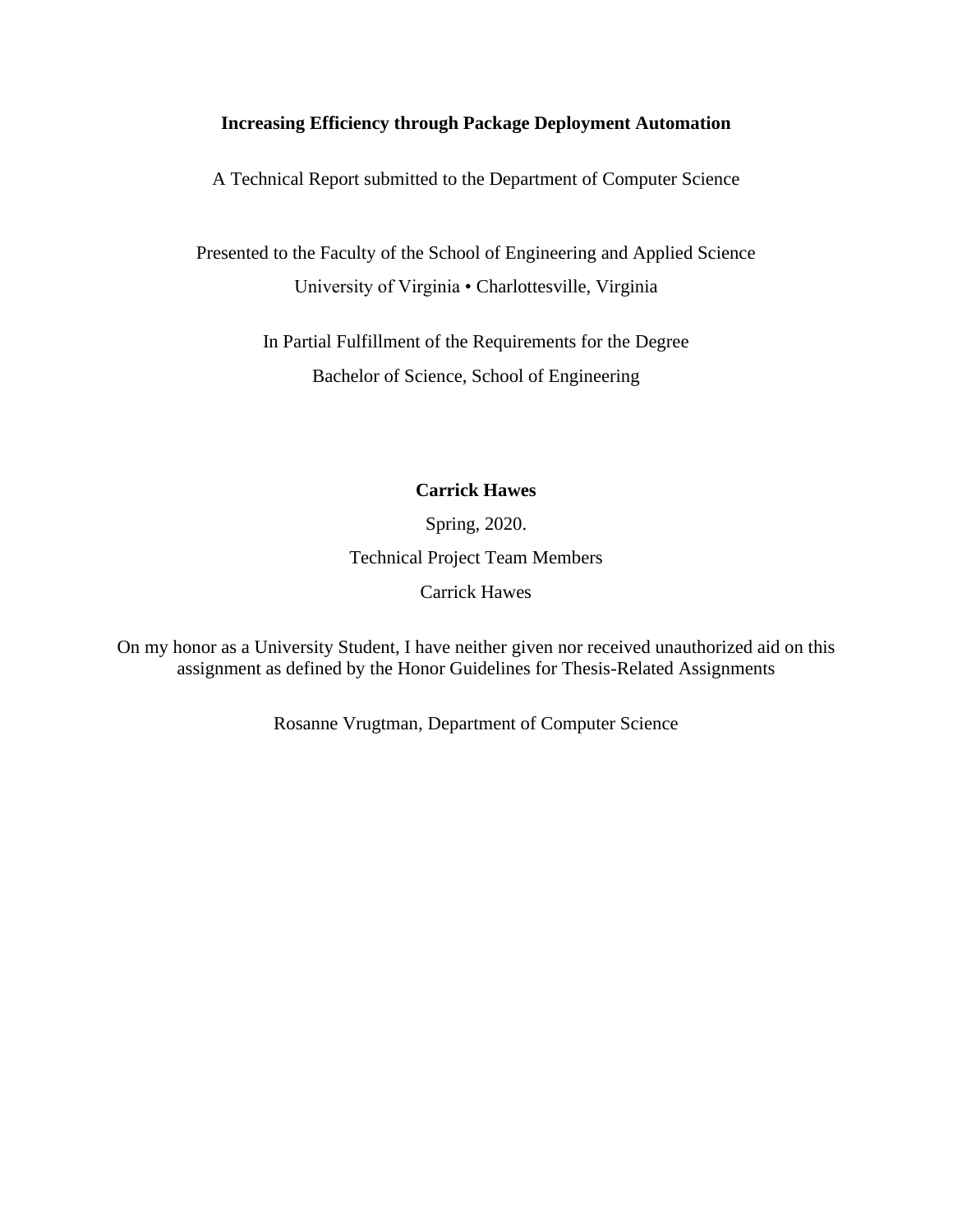# **Increasing Efficiency through Package Deployment Automation**

CS4991 Capstone Report, 2022

Carrick Hawes Computer Science The University of Virginia School of Engineering and Applied Science Charlottesville, Virginia USA ch5vk@virginia.edu

#### **ABSTRACT**

SES Satellites, a software company that manages over 70 in-orbit satellites, decided to automate its inefficient, manual data package deployment process. I helped SES achieve automation by integrating various software into its deployment process. I stood up a Nexus repository manager to house packages after they are built by Bamboo. I leveraged an automation platform called Ansible to facilitate mass package distribution. I also incorporated a service called Docker to facilitate package deployment testing. SES's fully automated deployment system now allows packages to be built by Bamboo, automatically sent to Nexus, tested before deployment with Docker, and distributed by Ansible. SES employees can now write their own Ansible playbooks to automatically deploy packages to different groups of servers, test package deployments, and configure servers.

#### **1. INTRODUCTION**

Why spend manual effort on a task that can be automated? A study by Red Gate found that 74% of software companies surveyed in 2021 have adopted some automation practices (referred to in the article as DevOps) and this percentage has steadily increased from 47% in 2017 [1]. Moreover, in a 2017 McKinsey Global Institute report, it was found that automation can enable companies to improve performance by reducing errors and improving quality and speed [2]. SES is one of many tech companies recognizing the benefits of process automation. For my internship project, SES wanted to turn its package delivery process into a continuous pipeline by the automation tools Bamboo, Nexus, Ansible, and Docker.

Bamboo is an automation server used for continuous integration which allows developers to automatically build, document, integrate, and test source code in order to prepare an app for deployment [3]. It is not uncommon for software companies to use continuous integration and continuous deployment services like Bamboo. A recent report published by the Continuous Delivery Foundation (CDF) found that 44% of developers use either continuous integration or deployment tools (such as Bamboo), and this value increases to 60% for enterprise developers [4].

The next automation tool that SES wanted to incorporate into its package deployment process was Nexus. Nexus is a repository manager that organizes, stores and distributes artifacts needed for development. This is another relevant automation tool as Nexus is deployed at more than 100,000 organizations globally [5].

SES also wanted to use the automation software Ansible to facilitate package distribution and trigger testing scripts. Automation tools like Ansible are becoming increasingly popular among software companies. Over 16,349 companies started using Ansible in 2021 and many other companies use software similar to Ansible like Chef and Perforce [6].

The last automation software SES decided to use for my project is Docker. Docker is a service that offers container environments for testing (among other purposes). According to the DZone Container Trend Report, 2019 saw 20% of global organizations run container services like Docker and Kubernetes (a similar software) and 2023 expects this percentage to rise to 70% [7].

SES decided to automate its package deployment system with the software listed above. Recent years have seen an upward trend in popularity for each of these software as well as for automation as a whole. This adoption of automation practices indicates the growing importance and usefulness of automated processes when developing software.

#### **2. RELATED WORK**

Automation software like the ones I used in my internship are used to automate systems for many other companies, too. For example, HootSuite Media, Inc. uses Ansible for server deployment. Director of Technology at HootSuite, Beier Cai, said that before using Ansible, "[r]ebuilding a server relie[d] on limited documentation and mostly memory." After incorporating Ansible, server configurations could be stored in Ansible playbooks and then executed for easy server replication and deployment [8].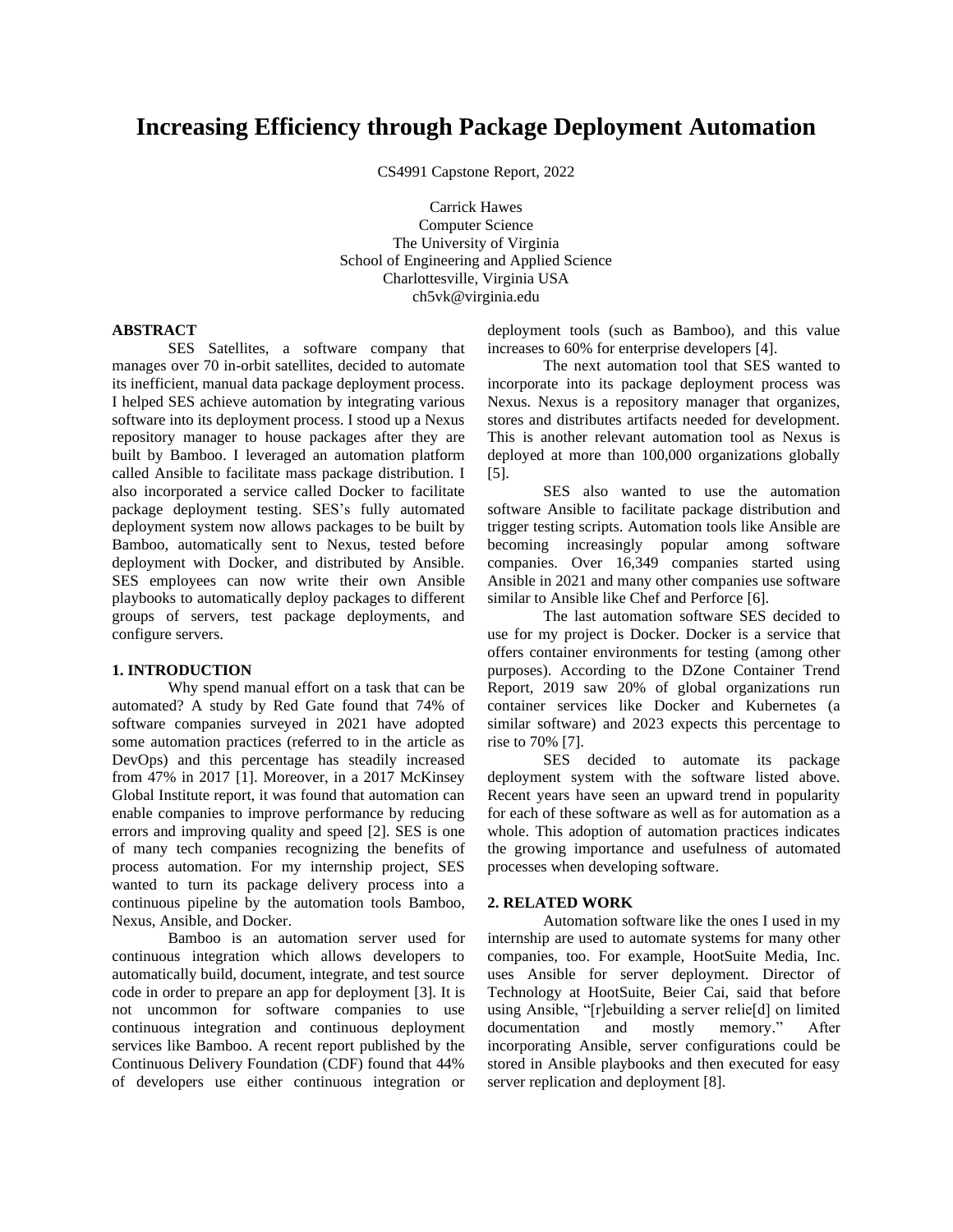In addition, MetLife uses Docker to modernize its legacy applications. Wrapping legacy applications in containerized microservices allows for easier application adaptation and improvement. Using Docker has allowed MetLife to scale quickly when experiencing extra traffic and has increased MetLife's resource utilization, consolidating up to 70% of the company's VMs [9].

Furthermore, TD Bank uses Nexus to speed up the delivery process for its builds. TD Bank's adoption of Nexus was part of a company-wide transformation that moved the organization away from using the traditional Waterfall methodology and towards using Agile. Incorporating the Nexus repository manager has allowed TD Bank to "quickly and definitely trace, as well as account for, all of the components they were delivering to production" [10].

Bamboo is used by the Jet Propulsion Laboratory (JPL) (a subsidiary of NASA that tests new rocket technologies) in order to automate its Ensemble project. Ensemble is a platform for the development, integration, and deployment of mission operations software. When an issue arises, this software needs to be reconfigured or upgraded as quickly as possible since managing unmanned, in-orbit satellites is a high-stakes endeavor. Bamboo provides JPL with a "continuous deployment pipeline that delivers software updates to JPL's private cloud as fast as the Ensemble engineers can crank them out". Moreover, Bamboo is not the sole Atlassian product used by JPL; JPL also utilizes Atlassian's project management and documentation software, JIRA and Confluence [11]. This further aligns with the software from my internship, since JIRA and Confluence are also used by SES.

#### **3. PROCESS DESIGN**

# **3.1 Pre-existing System Challenges and Project Goals**

In order to completely automate SES's package delivery process, the whole product life cycle needed to be considered. At SES, all products must go through the D2, T4, and S3 environments before reaching production. These environments stand for development, testing, and simulation, respectively. Figure 1 illustrates the product life cycle.



Figure 1: The product life cycle at SES.

Each of these environments contains several servers, all of which must be maintained through configuration and by installing and updating packages on them. In SES's pre-existing deployment process, packages were built by and stored in Bamboo, and Bamboo handled package distribution to the D2, T4, and S3 servers. However, Bamboo has limited deployment and testing capabilities. Consequently, SES employees had to manually trigger Bamboo package deployments to each server. Thus, this process did not facilitate easy, automatic server setup. In an ideal system, SES employees should be able to automatically install packages to different servers, packages would be stored in Nexus after being built, and there would be scripts available to automatically setup various servers.

#### **3.2 Package Delivery Design Solution**

The design solution for SES's pre-existing package deployment system consists of several software. Bamboo, Nexus and Ansible are leveraged to achieve process automation. Bamboo builds the packages and once built, those packages are sent to and stored in a Nexus repository. Simultaneously, Bamboo triggers an Ansible playbook that pulls those same packages from Nexus and distributes them to specific servers. Figure 2 demonstrates this process.



Figure 2: SES package delivery design solution.

Ansible is a better distribution tool than Bamboo because it has more deployment capabilities than Bamboo. However, Ansible cannot pull packages from Bamboo very easily, which is why a Nexus server needed to be stood up. Nexus provides Ansible with easier access to packages than Bamboo. I set up Nexus to act as an intermediary for Bamboo and Ansible, collecting builds from Bamboo and providing Ansible with a central location from which to pull and install packages on servers.

To create the Nexus server, I used a NGINX webserver as a reverse proxy to handle SSL certificate interactions. Setting up a reverse proxy was necessary for directing internet requests to the correct servers. Reverse proxy servers typically sit behind the firewall in a private network. Setting this up simplified SSL negotiations, since the reverse proxy server could host the SSL certificate and removed the need for encryption on the internal network. Figure 3 below illustrates the NGINX server's position in the network. After setting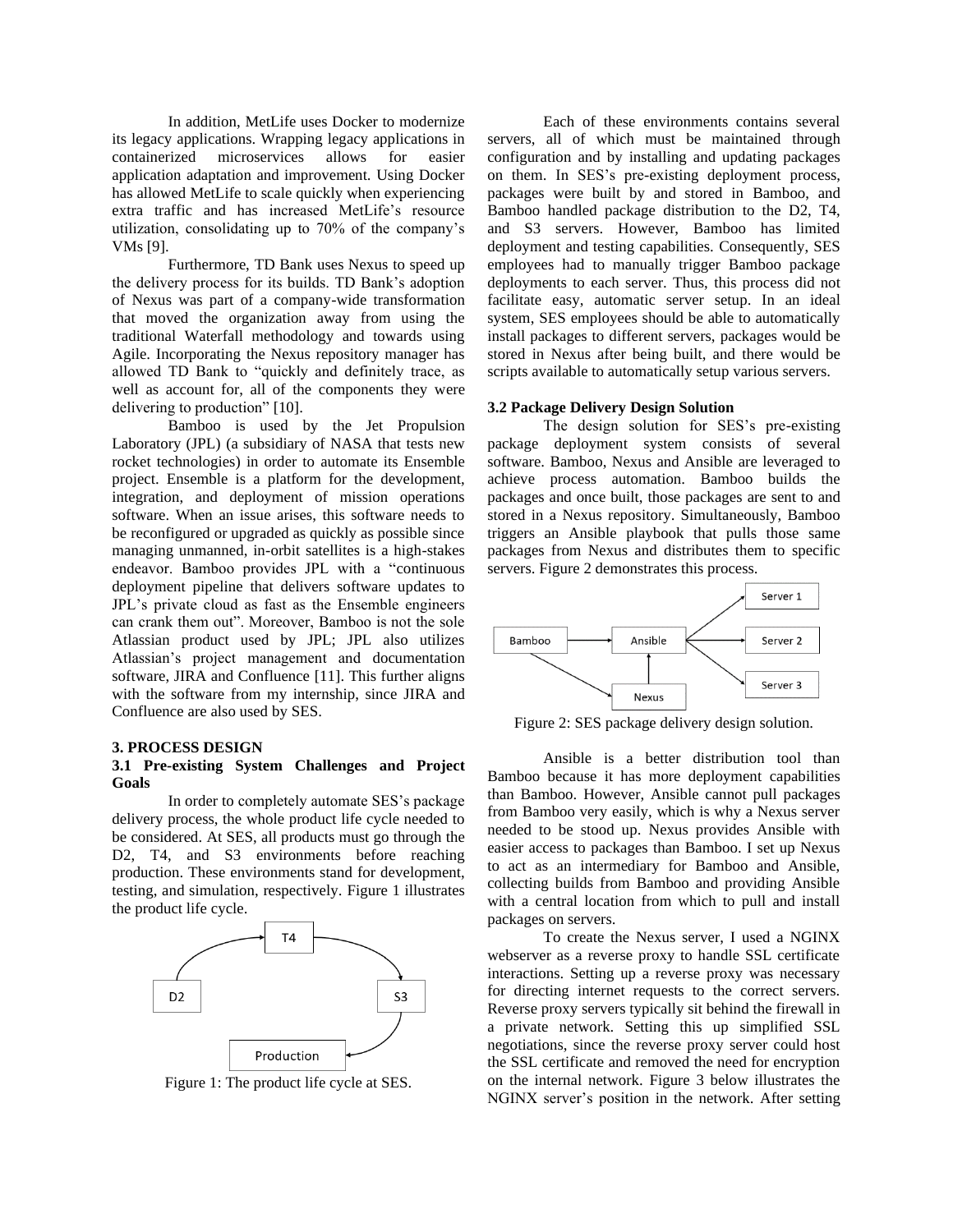up Nexus, I experimented with adding different types of repositories to it.



Figure 3: SES Nexus Network.

Once I learned how to operate Nexus, I then moved onto integrating Ansible with Bamboo. I downloaded an Ansible plugin for Bamboo which allowed Ansible playbooks to be triggered upon completing a build. I tested the functionality of this plugin by setting up Docker containers, writing Ansible playbooks to send packages to those containers, and triggering the playbooks I wrote with Bamboo. By this time, my internship was ending. Throughout my project, I documented my work and wrote instructions for how to use all the software I set up.

# **4. PROJECT OUTCOMES**

My project resulted in the complete automation of SES's package delivery process. SES employees can now execute a product build in Bamboo that automatically builds, stores, tests and distributes the product to critical servers with full confidence that the package will deploy and function without error. Repositories can be added directly to Nexus or by building them in Bamboo and triggering their deployment to Nexus. 3 types of repositories can be added to Nexus: hosted, proxy, and group. Hosted repositories are hosted by Nexus and proxy repositories are remote repositories to which Nexus points. Group repositories are a group of repositories consisting of hosted and/or proxy repositories. While experimenting with Nexus, I was able to add repositories of each kind. For example, I added the CentOS-yum proxy repository which contains all the packages in the old repository (before Nexus) so that none of those packages are lost. I also added a hosted Docker registry. Docker registries contain pre-configured docker images. These images can be used to easily test Ansible playbooks. For instance, an Ansible playbook triggered by Bamboo after a build may contain commands to deploy to a docker image in the Nexus Docker registry. If this deployment is unsuccessful, commands can be added to the playbook so that an error message is returned and the deployment to critical servers is halted before any damage occurs. Figure 4 shows the various repositories I added to Nexus, including CentOS-yum and dockerhosted.

| Ca Repositories - Nexus Reposit X                                    | $\rightarrow$ |    |                                       |              |               |                                                 |                |                     |                |         | $ \circ$           | $\mathbf{x}$ |
|----------------------------------------------------------------------|---------------|----|---------------------------------------|--------------|---------------|-------------------------------------------------|----------------|---------------------|----------------|---------|--------------------|--------------|
| $\leftarrow$<br>40 K pergeoastidessangan/fadmin/repoitcey/repoitcies |               |    |                                       |              |               | Q <sub>s</sub> Search<br>$\mathcal{C}^{\prime}$ | ☆<br>自         |                     |                | $\circ$ | Ξ                  |              |
| Sonatype Nexus Repository Manager<br>053321101                       |               |    | ø<br>۰                                | $\alpha$     |               |                                                 |                | ۵                   |                | edmin   | <b>ED</b> Sign out |              |
| <b>Administration</b>                                                |               |    | <b>Repositories</b> Manua represented |              |               |                                                 |                |                     |                |         |                    |              |
| $\mathbf{v} \in \mathbb{R}$ Repository                               | l a           |    | O Create repository                   |              |               |                                                 |                |                     | <b>Y</b> Fiter |         |                    |              |
| <b>B</b> Repositories                                                |               |    | Name +                                | Type         | <b>Formet</b> | Status                                          | <b>URL</b>     | <b>Health check</b> |                |         | IQ Policy Viola    |              |
| <b>Diab Stores</b>                                                   |               | e  | CentOS-yam                            | prany        | <b>Vall</b>   | Online - Ready to Conn                          | Copy           | Analyze             |                |         | Ø                  | ٠            |
| (E) Cornent Selectors                                                |               | ₿  | docker horsed                         | hosted       | docker        | Online                                          | <b>In</b> copy | $\circ$             |                |         | $\circ$            | ×            |
| Cleanup Policies                                                     | $\equiv$      | 晤  | E-Scenze                              | oroup        | <b>Visito</b> | Online                                          | <b>B</b> copy  | $\circ$             |                |         | $\circ$            | ٠            |
| <b>All Routing Rules</b>                                             |               | 8  | E-Scorpio-yum                         | hosted       | yum           | Online                                          | <b>IN</b> copy | $\circ$             |                |         | $\circ$            | ٠            |
| v @ Security                                                         |               | g, | edtest                                | pront        | vum           | Onino - Ready to Conn                           | <b>IS copy</b> | Analyze             |                |         | Ø                  | ٠            |
| <b>F</b> Privileges                                                  |               | 田  | echest_group                          | group        | yum           | Online                                          | <b>D</b> copy  | $\circ$             |                |         | $\circ$            | $\mathbf{y}$ |
| 昱<br>Roles                                                           |               | g  | maven-central                         | <b>DFOXY</b> | maven2        | Online - Ready to Conn                          | <b>D</b> oopy  | Analyze             |                |         | Ø                  | ×            |
| 思 Usors                                                              |               | 田  | maven-public                          | group        | $m$ aven $2$  | Online                                          | <b>IN</b> copy | $\circ$             |                |         | $\circ$            | ٠            |
| <b>LE</b> Anonymous Access                                           |               | e  | meyon, released                       | houses       | mause3        | Onine                                           | <b>IS copy</b> | $\circ$             |                |         | $\circ$            | $\sim$       |
| <b>ELDAP</b>                                                         |               | ₿  | mayin-snapshots                       | hosted       | $m$ rver $2$  | Online                                          | <b>Th</b> copy | $\circ$             |                |         | $\circ$            | ×            |
| (i) Repims                                                           |               | 图  | nuses group                           | group        | nuget         | Online                                          | <b>B</b> copy  | $\circ$             |                |         | $\circ$            | ٠            |
| SSL Certificates                                                     |               | E  | nuget-hosted                          | hosted       | nuoet         | Online                                          | <b>B</b> copy  | $\circ$             |                |         | $\circ$            | ٠            |
| <b>GI IQ Server</b>                                                  |               | ß  | nuget.org-proxy                       | prany        | nupet         | Online - Ready to Conn                          | <b>D</b> copy  | Atolyze             |                |         | $\circ$            | ٠            |
| $\blacktriangledown$ 63 Support                                      |               | 8  | test                                  | hosted       | vam           | Online                                          | <b>B</b> copy  | $\circ$             |                |         | $\circ$            | $\mathbf{r}$ |
| $\mathbf{v} \equiv$ Logging                                          | $\sim$        |    |                                       |              |               |                                                 |                |                     |                |         |                    |              |

Figure 4: Nexus repository manager interface.

SES workers can also create their own Ansible playbooks to trigger package deployment to different groups of servers. If one wants to trigger the playbook they wrote after completing a Bamboo build, they will have to add the playbook to the list of tasks in the build. Figure 5 below shows an example of this.

| What tasks need to happen to make this deployment a success   |                                                                                                                                                 |  |  |  |  |  |
|---------------------------------------------------------------|-------------------------------------------------------------------------------------------------------------------------------------------------|--|--|--|--|--|
| Clean working directory task                                  | 1 agent has the capabilities to deploy this environment<br>o                                                                                    |  |  |  |  |  |
|                                                               | Ansible Playbook Task configuration                                                                                                             |  |  |  |  |  |
| Artifact download<br>DISABLED C<br>Download release contents  | Task description                                                                                                                                |  |  |  |  |  |
| Script<br>DISABLED C                                          | Trigger playbook                                                                                                                                |  |  |  |  |  |
| Upload to Nexus                                               | <b>Dispble this task</b>                                                                                                                        |  |  |  |  |  |
| $\equiv$ Script<br>DISABLED C<br>Run ansible playbook         | Playbook                                                                                                                                        |  |  |  |  |  |
| $\equiv$ Artifact download                                    | Playbook Name<br>O<br>playbook-install-artifacts-on-vm.yml                                                                                      |  |  |  |  |  |
| Script<br>Ξ                                                   | Playbook Content<br>$\circ$                                                                                                                     |  |  |  |  |  |
| create a variables file                                       | $\sim$                                                                                                                                          |  |  |  |  |  |
| Il Inject Bamboo variables                                    | O<br>- hosts: prymne007                                                                                                                         |  |  |  |  |  |
| в<br>Script<br>echo artifact id                               | tasks:<br>- name: install RPMs<br>$\circ$<br>yum:                                                                                               |  |  |  |  |  |
| Script<br>RPM upload to nexus                                 | name: \$(bamboo.inject.artifactiD2)<br>$\circ$                                                                                                  |  |  |  |  |  |
| <b>Ansible Playbook Task</b><br>Trigger playbook              |                                                                                                                                                 |  |  |  |  |  |
| Final tasks Are always executed even if a previous task falls | Inline playbook                                                                                                                                 |  |  |  |  |  |
| Drag tasks here to make them final                            | Inventory                                                                                                                                       |  |  |  |  |  |
| Add task                                                      | Inventory Name                                                                                                                                  |  |  |  |  |  |
|                                                               | inventories/development                                                                                                                         |  |  |  |  |  |
|                                                               | Inventory Content                                                                                                                               |  |  |  |  |  |
|                                                               | prvmne007 ansible_host=10.113.58.47 ansible_user=chawes ansible_become=yes<br>ansible ssh private key file=/home/bamboo/.ssh/chawes.git.ed25519 |  |  |  |  |  |

Figure 5: Bamboo interface.

In Figure 5, we see the Ansible Playbook task follows the Script task that sends the bamboo build (or artifact) to Nexus. Thus, a SES worker can simply write a playbook to deploy packages to certain servers then add a corresponding task to trigger the playbook's execution in Bamboo. Additionally, my project allows for the integration of company-wide changes that affect all servers since Ansible playbooks can be used to configure servers. For example, adding a non-root user account with an individual SSH key to all servers is possible using an Ansible playbook.

# **5. CONCLUSION**

My project focused on getting products from the development stage of the product life cycle to the production stage. This included creating a pipeline that built products, stored them, tested them, and distributed them. In order to do this, I had to research the usability of different software, document my findings, and connect the various process steps to create a cohesive